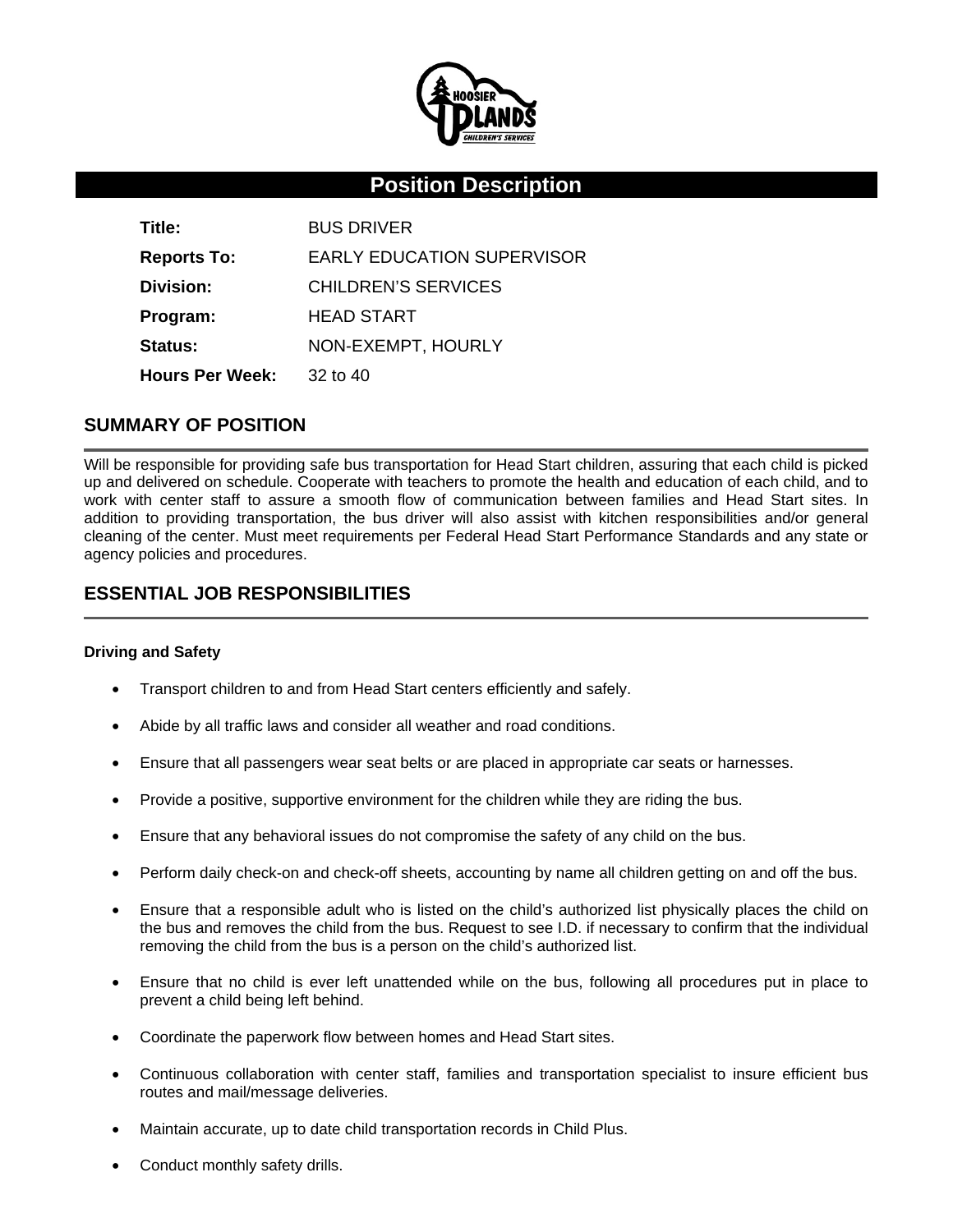- Handle any emergencies calmly and effectively.
- Notify the Transportation Specialist immediately if there is an accident.

#### **Maintenance**

- Perform a pre and post trip inspection for each route daily.
- Complete the Vehicle Safety Inspection form and the Vehicle Mileage Log daily.
- Keep interior of bus clean daily and bus exterior weekly.
- Responsible for notifying the Transportation Specialist when the vehicle is in need of repair or special service.

#### **Establish positive and productive relationships with families**

- Model positive self-esteem building behaviors when working with children.
- Encourage parent engagement in program activities.
- Model manners, health, hygiene, speech and safety.
- Assist with the recruitment of volunteers.

#### **Insure a well-run, purposeful program**

- Take part in family case conferences and challenging behavior conferences as required.
- Report any suspected cases of child abuse or neglect, as required by law, in accordance with agency policies and procedures. Submit documentation to the early education supervisor.
- Participate in staff meetings, family meetings, training and any other assigned meetings.
- Maintain confidentiality at all times. Be mindful of radio communications which can be heard by persons outside the program.
- Contribute to the agency's full compliance with the Head Start Performance Standards and all written component plans. Help implement all objectives and policies.
- Assist with the recruitment of eligible children for the Head Start and Early Head Start programs.
- Assist with gathering and accurately documenting in-kind.
- Perform additional duties as deemed necessary by the Director of Children's Services or designee.

#### **Maintain a commitment to professionalism**

- Participate in pre-service and in-service trainings, workshops, seminars and conferences to up-date professional growth and development.
- Participate in reflective self-evaluation bi-monthly.
- Create and adhere to career and position goals

## **MINIMUM REQUIREMENTS**

• Must have high school diploma or GED.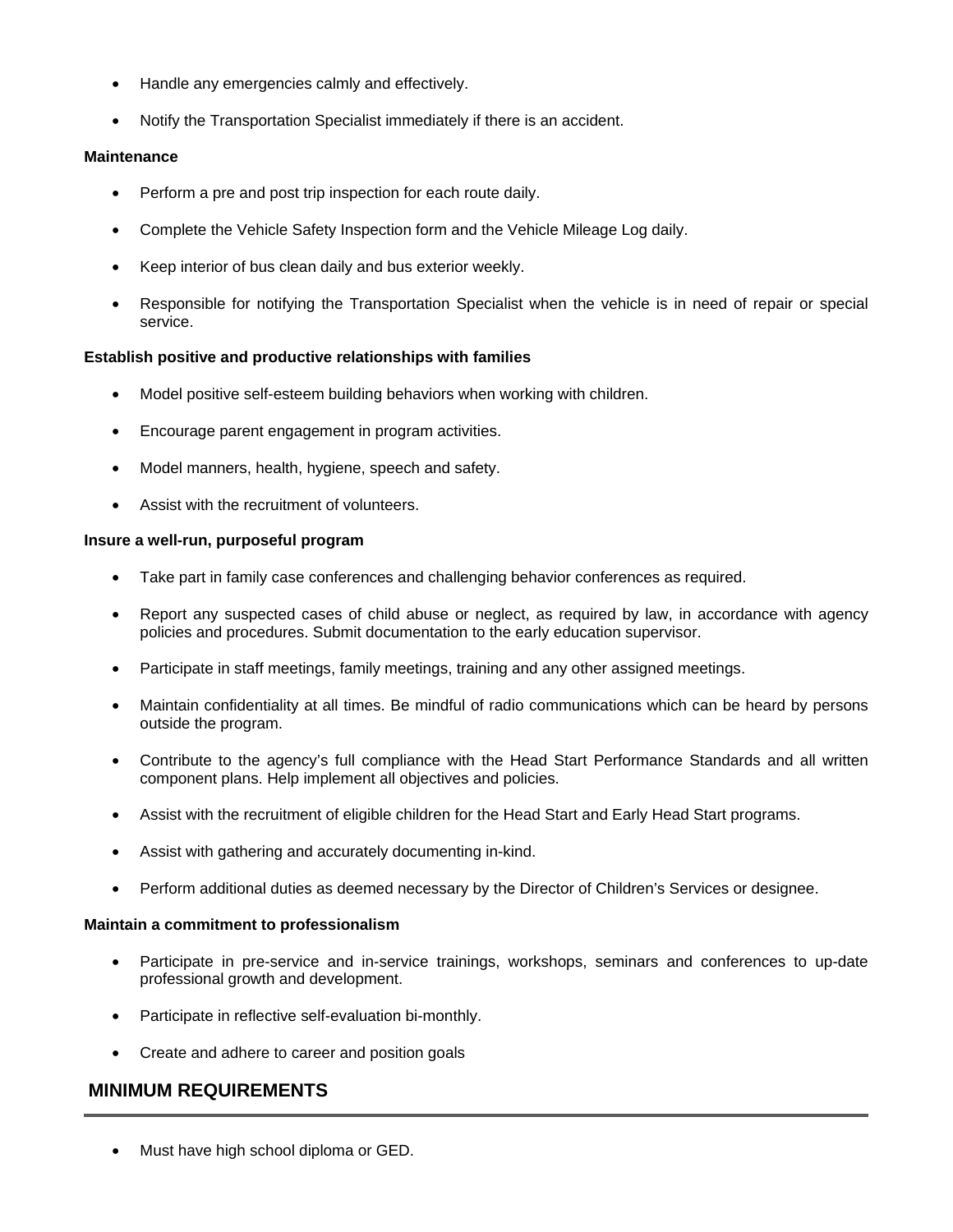- Must have a valid Commercial Driver's License with passenger endorsement issued by the State of Indiana.
- Must have a valid certification issued by the Indiana State School Bus Committee in the driver safety education course as required under IC 20-27. This certification must be completed annually.
- Must have proof of vehicle insurance.
- Must have an exemplary driving record.
- Must submit to a criminal history background check.
- Must have current CDL physical upon hire and update every two years.
- Must submit to a drug and alcohol test prior to hire and randomly throughout employment.

## **KNOWLEDGE, SKILLS AND ABILITIES**

- Basic knowledge of the operation of motor vehicles and the problems that may occur in the operation of the vehicle.
- Problem solving abilities.
- Intermediate level decision needed to adhere to safety and scheduling considerations.
- Strong written and verbal communication skills.
- Intermediate computer skills, internet and e-mail.
- Good organizational skills.
- Must be flexible and non-resistant to change.
- Ability to work as a team member collaborating with staff and parents.
- Ability to set and maintain professional boundaries with families.
- Ability to respond appropriately to an emergency or a crisis situation.
- Must be able to understand, interpret and implement policies and procedures.
- Frequent bending at waist and knees and occasional squatting.
- Occasional lifting up to 50 lbs.
- Ability to carry or drag a child in an emergency situation out of the bus to a safe area.
- Must be available for overnight travel, evening and weekend work as required.
- Must be supportive of the missions of Hoosier Uplands Economic Development Corporation and the Children's Services Division.

### **CONCLUSION**

This job description is intended to convey information essential to understanding the scope of the job and general nature and level of work performed by staff within this position. This job description is not intended to be an